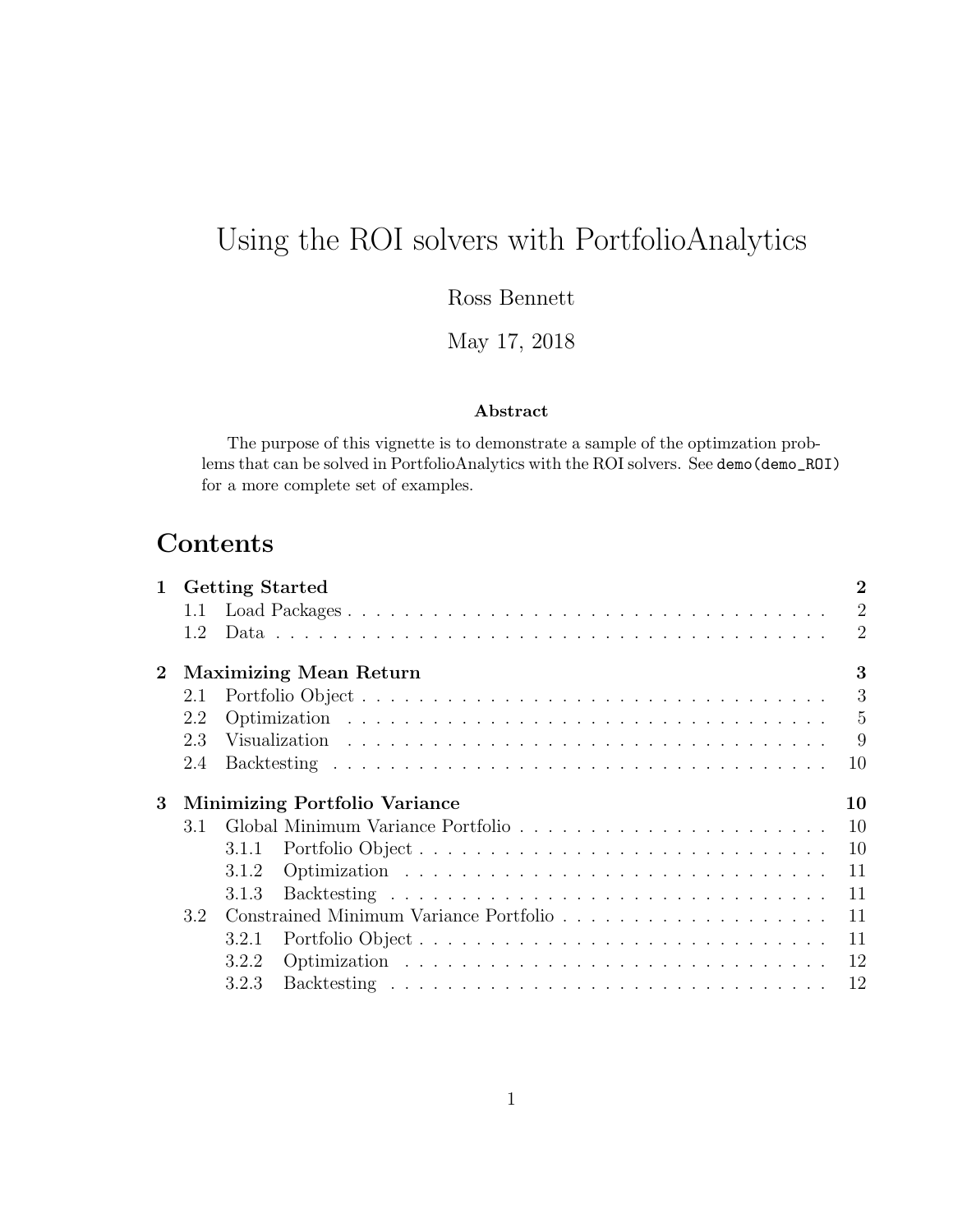| 4 Maximizing Quadratic Utility | 12                              |    |  |
|--------------------------------|---------------------------------|----|--|
|                                |                                 |    |  |
|                                |                                 |    |  |
|                                |                                 |    |  |
|                                | 5 Minimizing Expected Tail Loss | 14 |  |

# 1 Getting Started

### 1.1 Load Packages

Load the necessary packages.

```
> suppressMessages(library(PortfolioAnalytics))
```

```
> suppressMessages(library(foreach))
```

```
> suppressMessages(library(iterators))
```

```
> suppressMessages(library(ROI))
```

```
> suppressMessages(library(ROI.plugin.quadprog))
```

```
> suppressMessages(library(ROI.plugin.glpk))
```
## 1.2 Data

The edhec data set from the PerformanceAnalytics package will be used as example data.

```
> data(edhec)
> # Use the first 4 columns in edhec for a returns object
> returns \leq edhec[, 1:4]
> colnames(returns) <- c("CA", "CTAG", "DS", "EM")
> print(head(returns, 5))
```
CA CTAG DS EM 1997-01-31 0.0119 0.0393 0.0178 0.0791 1997-02-28 0.0123 0.0298 0.0122 0.0525 1997-03-31 0.0078 -0.0021 -0.0012 -0.0120 1997-04-30 0.0086 -0.0170 0.0030 0.0119 1997-05-31 0.0156 -0.0015 0.0233 0.0315

```
> # Get a character vector of the fund names
> funds <- colnames(returns)
```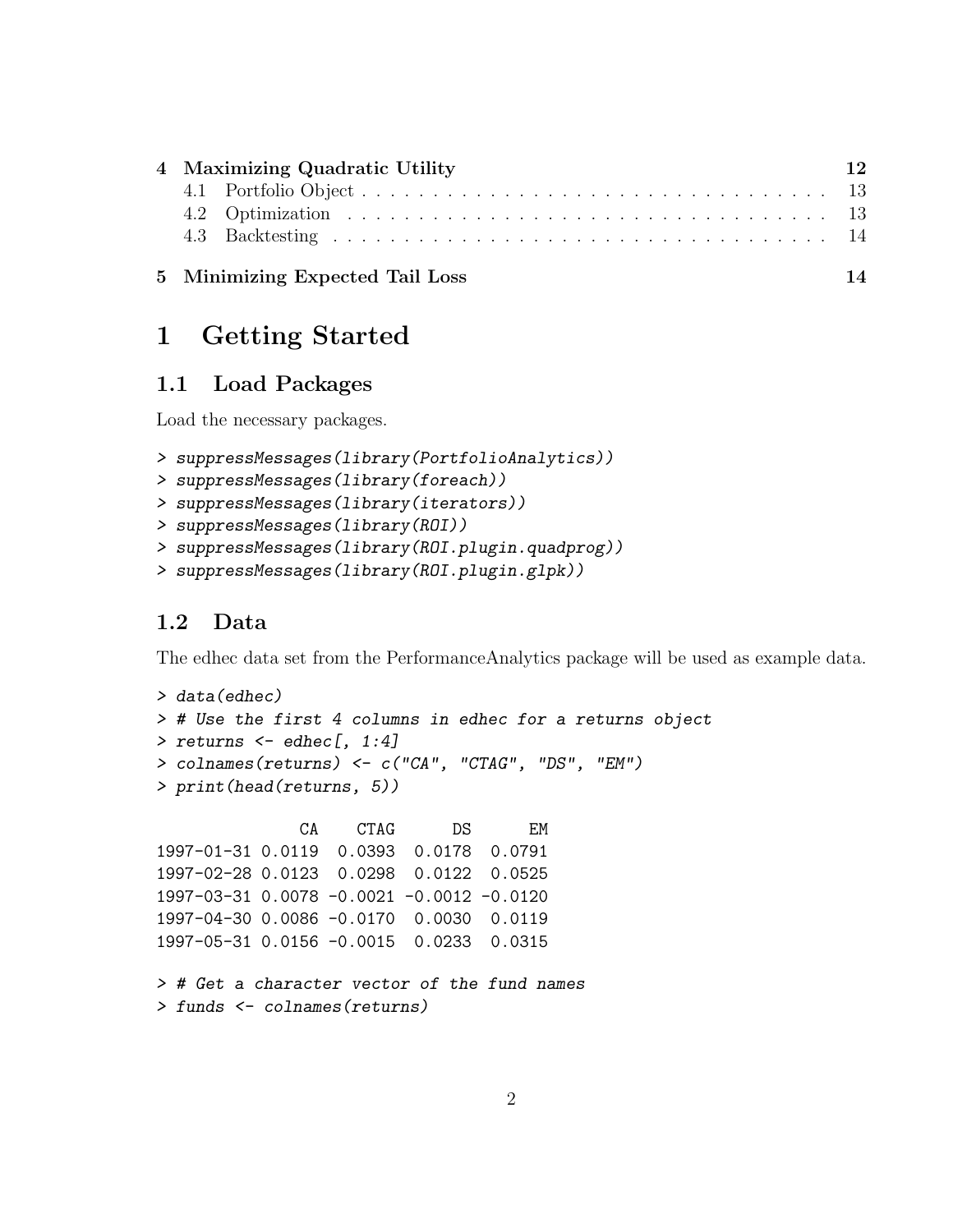## 2 Maximizing Mean Return

The objective to maximize mean return is a linear problem of the form:

maximize  $\hat{\boldsymbol{\mu}}' \boldsymbol{w}$ 

Where  $\hat{\mu}$  is the estimated mean asset returns and  $w$  is the set of weights. Because this is a linear problem, it is well suited to be solved using a linear programming solver. For these types of problems, PortfolioAnalytics uses the ROI package with the glpk plugin.

### 2.1 Portfolio Object

The first step is to create the portfolio object. Then add constraints and a return objective.

```
> # Create portfolio object
> portf_maxret <- portfolio.spec(assets=funds)
> # Add constraints to the portfolio object
> portf_maxret <- add.constraint(portfolio=portf_maxret, type="full_investment")
> portf_maxret <- add.constraint(portfolio=portf_maxret, type="box",
+ min=c(0.02, 0.05, 0.03, 0.02),
+ max=c(0.55, 0.6, 0.65, 0.5))
> # Add objective to the portfolio object
> portf_maxret <- add.objective(portfolio=portf_maxret, type="return", name="mean'
```
The print method for the portfolio object shows a high level overview while the summary method shows much more detail of the assets, constraints, and objectives that are specified in the portfolio object.

#### > print(portf\_maxret)

```
**************************************************
PortfolioAnalytics Portfolio Specification
**************************************************
Ca11:portfolio.spec(assets = funds)
Number of assets: 4
Asset Names
[1] "CA" "CTAG" "DS" "EM"
```
Constraints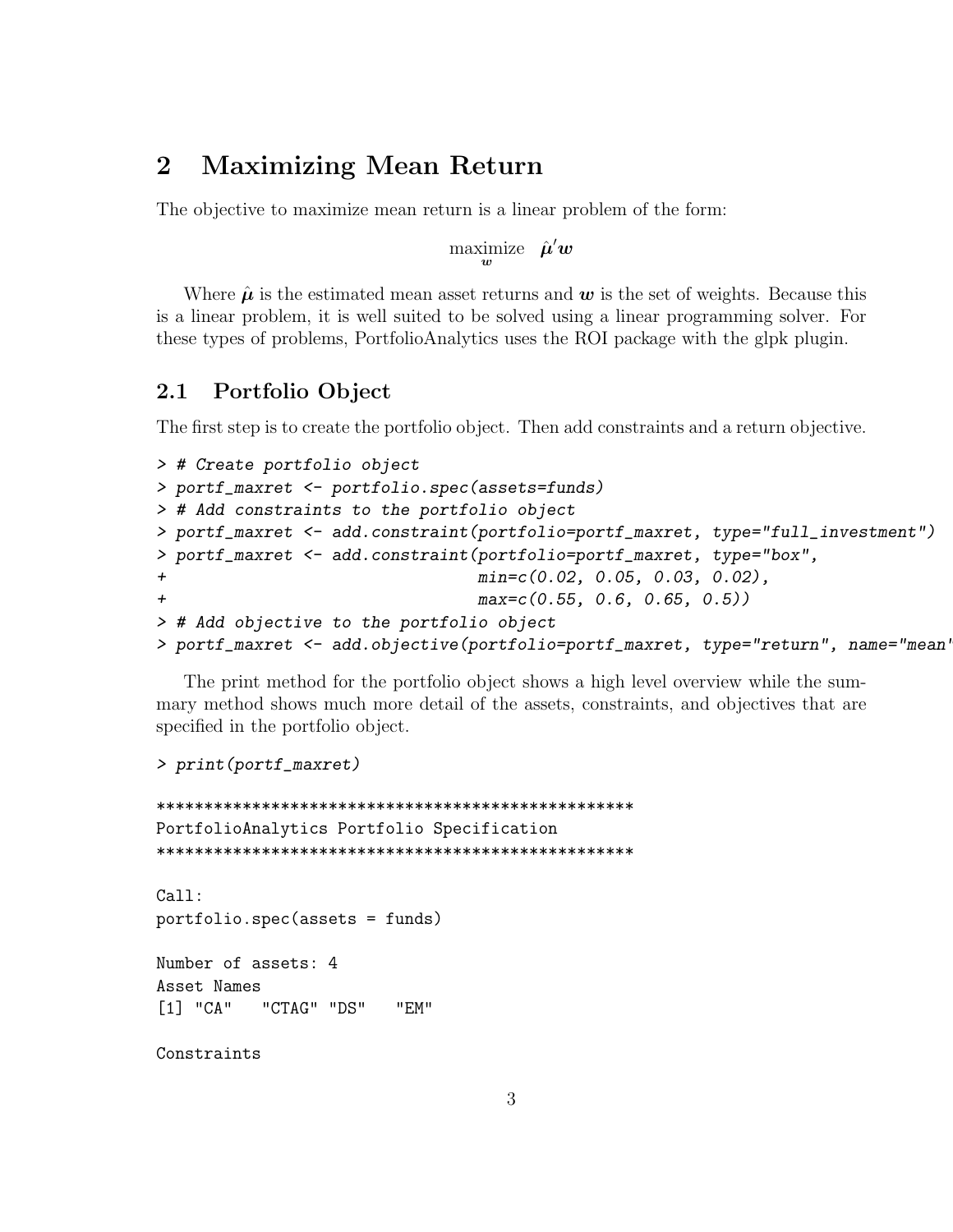```
Enabled constraint types
                - full_investment
                - box
Objectives:
Enabled objective names
                - mean
> summary(portf_maxret)
$assets
 CA CTAG DS EM
0.25 0.25 0.25 0.25
$enabled_constraints
$enabled_constraints[[1]]
An object containing 6 nonlinear constraints.
$enabled_constraints[[2]]
An object containing 5 nonlinear constraints.
$disabled_constraints
list()
$enabled_objectives
$enabled_objectives[[1]]
$name
[1] "mean"
$target
NULL
$arguments
list()
$enabled
[1] TRUE
$multiplier
[1] -1
```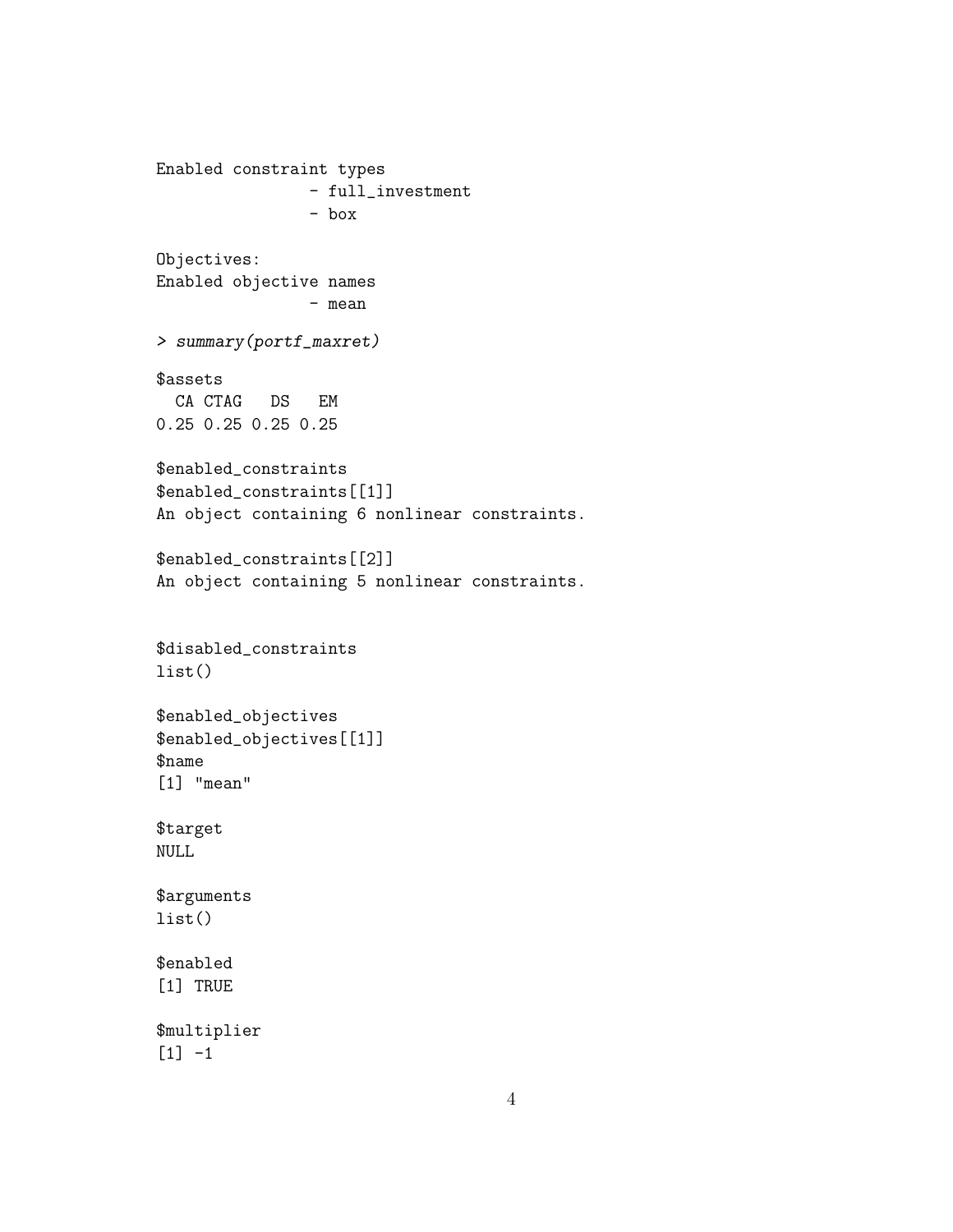```
$cal1add.objective(portfolio = portf_maxret, type = "return", name = "mean")
attr(,"class")
[1] "return_objective" "objective"
$disabled_objectives
list()attr(,"class")
[1] "summary.portfolio"
```
#### $2.2$ Optimization

The next step is to run the optimization. Note that optimize\_method="ROI" is specified in the call to optimize. portfolio to select the solver used for the optimization.

```
> # Run the optimization
> opt_maxret <- optimize.portfolio(R=returns, portfolio=portf_maxret,
                                   optimize_method="ROI", trace=TRUE)
+
```
The print method for the opt\_maxret object shows the call, optimal weights, and the objective measure

```
> print(opt_maxret)
```

```
***********************************
PortfolioAnalytics Optimization
***********************************
Call:
optimize.portfolio(R = returns, portfolio = portf_maxret, optimize_method = "ROI",
    trace = TRUE)
Optimal Weights:
  CA CTAG
          DSEM
0.02 0.05 0.43 0.50
Objective Measure:
```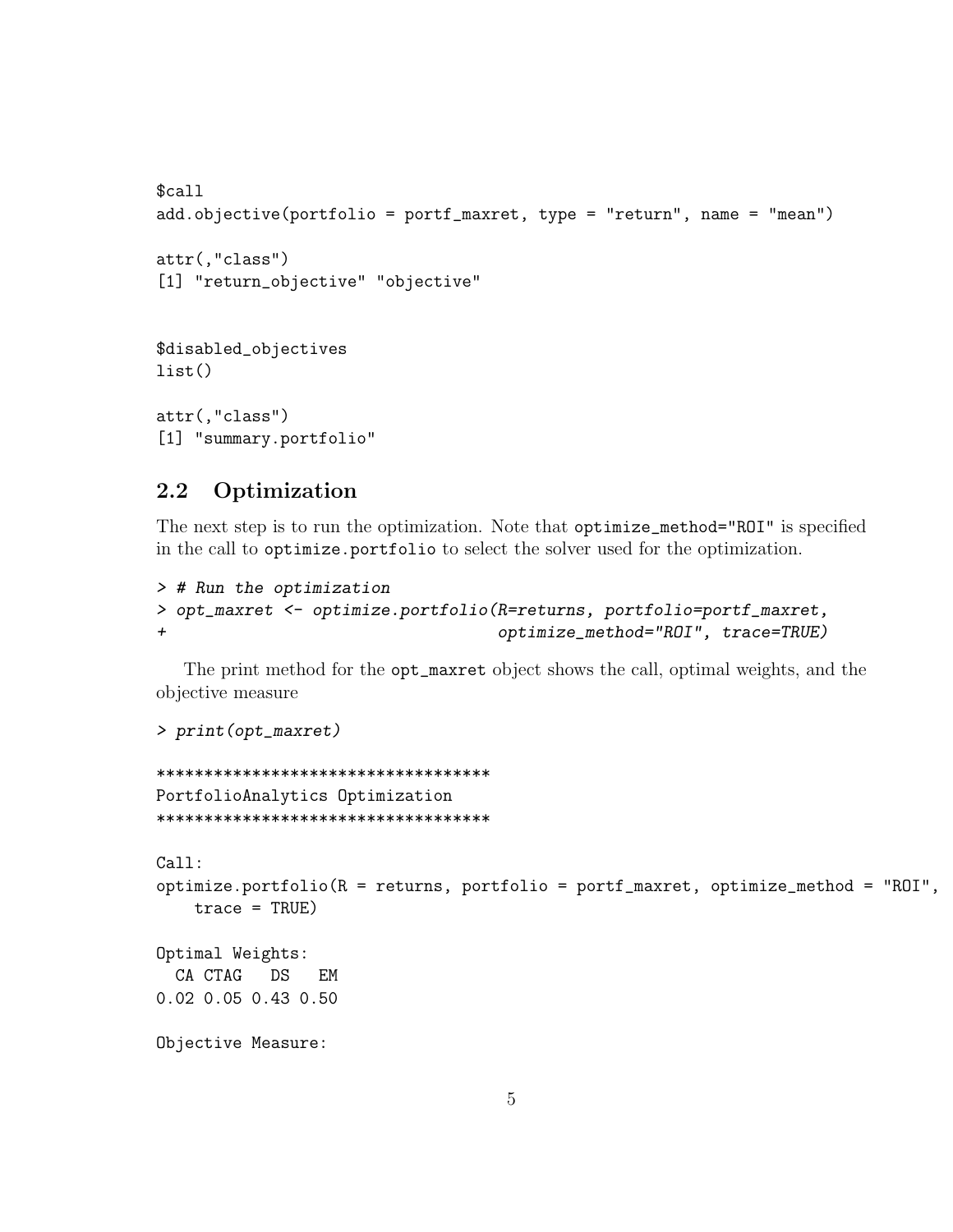mean 0.007996

The sumary method for the opt\_maxret object shows details of the object with constraints, objectives, and other portfolio statistics.

```
> summary(opt_maxret)
PortfolioAnalytics Optimization Summary
Ca11:optimize.portfolio(R =returns, portfolio = portf_maxret, optimize_method = "ROI",
  trace = TRUE)Optimal Weights:
 CA CTAG
        DS
           EM
0.02 0.05 0.43 0.50
Objective Measures:
  mean
0.007996
Portfolio Assets and Initial Weights:
 CA CTAG
        DSEM
0.25 0.25 0.25 0.25PortfolioAnalytics Portfolio Specification
Call:portfolio.spec(assets = funds)
Number of assets: 4
Asset Names
[1] "CA" "CTAG" "DS"
                "F.M"
Constraints
```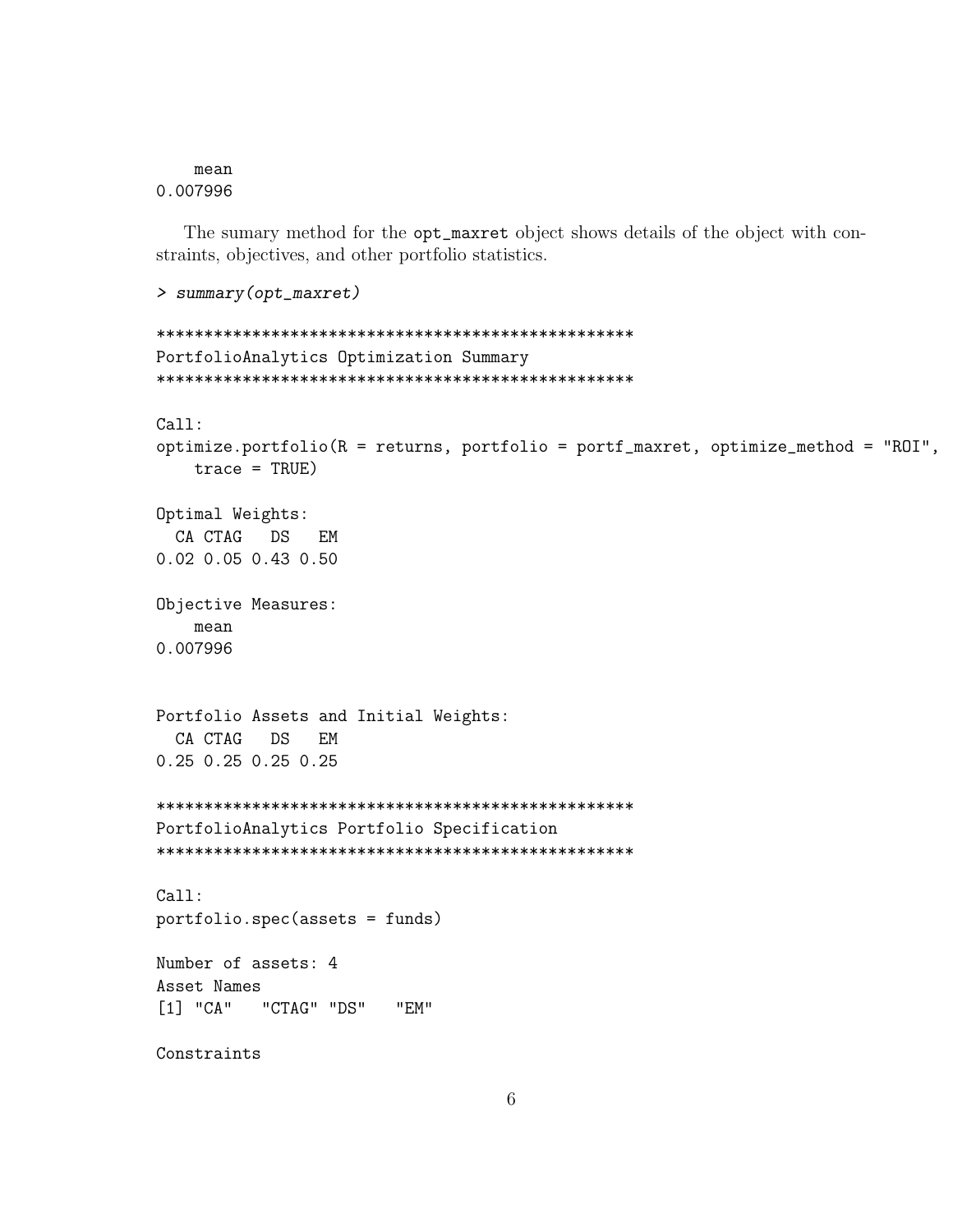```
Enabled constraint types
                - full_investment
                - box
Objectives:
Enabled objective names
                - mean
****************************************
Constraints
****************************************
Leverage Constraint:
min\_sum = 1max\_sum = 1actual_leverage = 1
Box Constraints:
min:
 CA CTAG DS EM
0.02 0.05 0.03 0.02
max:
 CA CTAG DS EM
0.55 0.60 0.65 0.50
Position Limit Constraints:
Maximum number of non-zero weights, max_pos:
[1] "Unconstrained"
Realized number of non-zero weights (i.e. positions):
[1] 4
Maximum number of long positions, max_pos_long:
[1] "Unconstrained"
Realized number of long positions:
[1] 4
Maximum number of short positions, max_pos_short:
[1] "Unconstrained"
Realized number of short positions:
[1] 0
```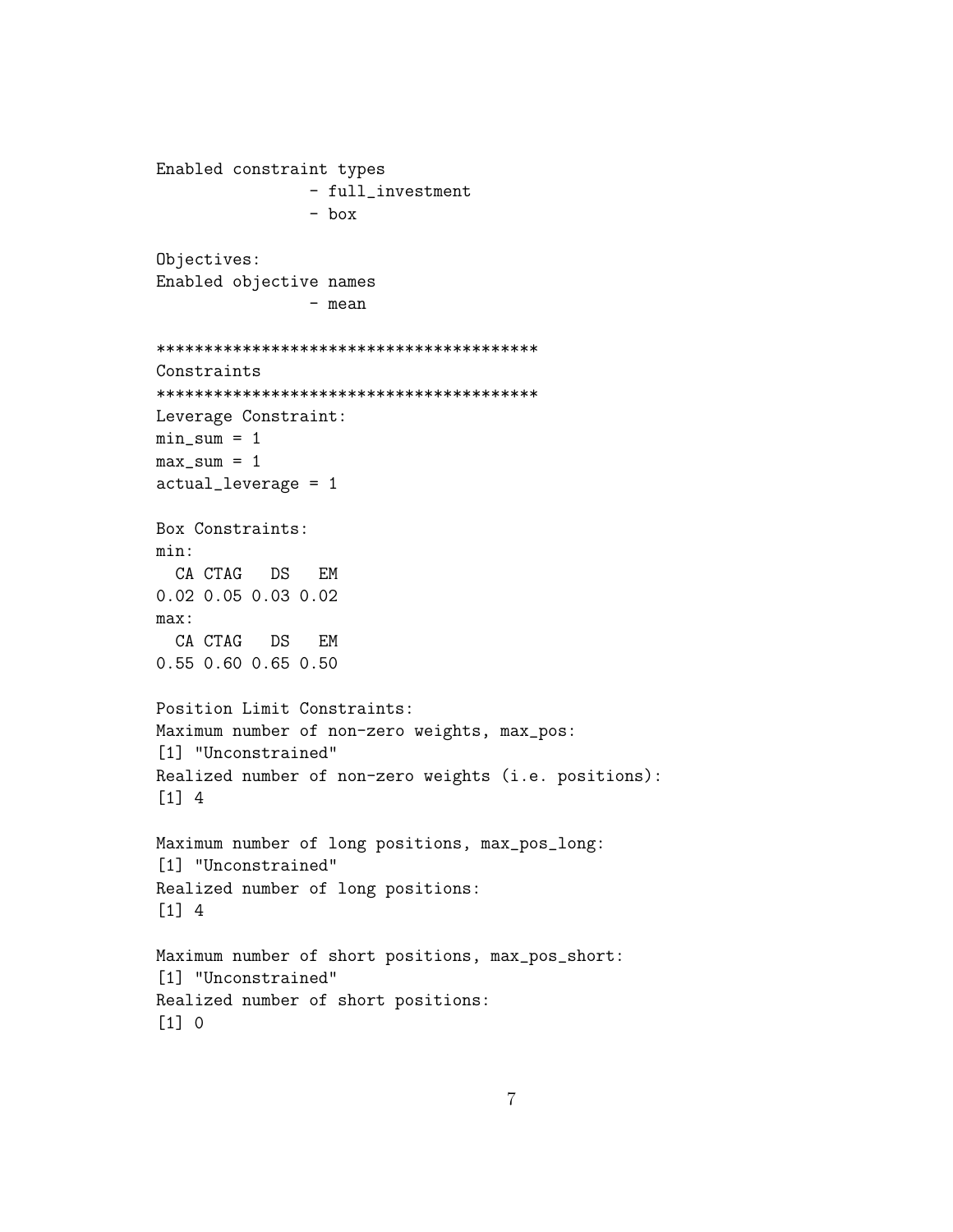```
Diversification Target Constraint:
[1] "Unconstrained"
Realized diversification:
[1] 0.5622Turnover Target Constraint:
[1] "Unconstrained"
Realized turnover from initial weights:
[1] 0.215Objectives
Objective: return_objective
$name
[1] "mean"
$target
NULL
$arguments
list()$enabled
[1] TRUE
$multiplier
[1] -1$cal1add.objective(portfolio = portf_maxret, type = "return", name = "mean")
attr(,"class")[1] "return_objective" "objective"
```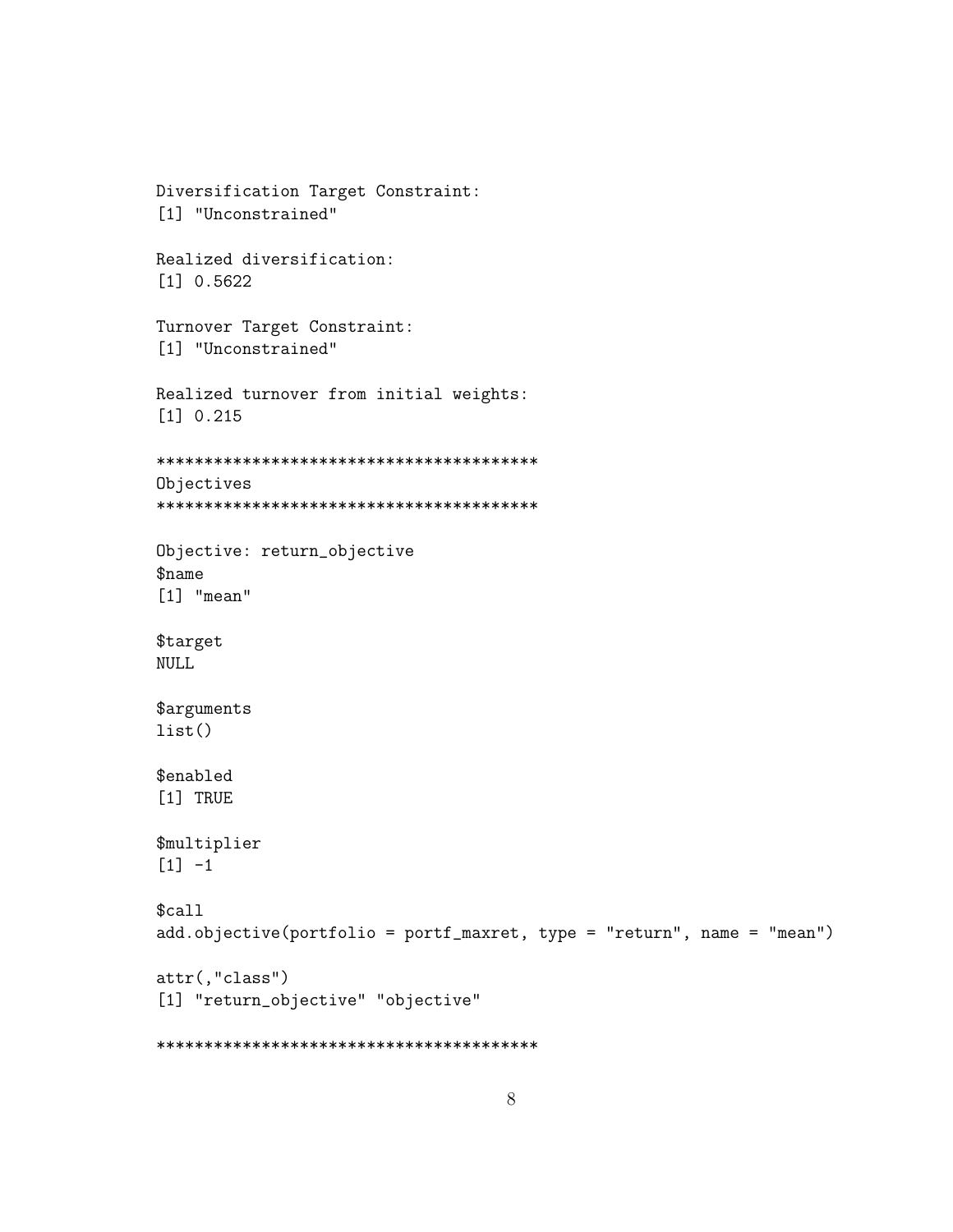Elapsed Time: Time difference of 0.09564233 secs

The opt\_maxret object is of class optimize.portfolio.ROI and contains the following elements. Objects of class optimize.portfolio.ROI are S3 objects and elements can be accessed with the \$ operator.

```
> names(opt_maxret)
```

|        | $[1]$ "weights" | "objective_measures" "opt_values" |                |
|--------|-----------------|-----------------------------------|----------------|
|        | $[4]$ "out"     | "call"                            | "portfolio"    |
| "R" ר7 |                 | "data_summary"                    | "elapsed_time" |
|        | $[10]$ "end_t"  |                                   |                |

The optimal weights and value of the objective function at the optimum can be accessed with the extractStats function.

```
> extractStats(opt_maxret)
```

```
mean out w.CA w.CTAG w.DS w.EM
0.007995586 -0.007995586 0.020000000 0.050000000 0.430000000 0.500000000
```
The optimal weights can be accessed with the extractWeights function.

```
> extractWeights(opt_maxret)
```
CA CTAG DS EM 0.02 0.05 0.43 0.50

### 2.3 Visualization

The plot method charts of the optimal weights with the box constraints along with the optimal portfolio in risk-return space. The blue dots are the optimal weights and the gray triangles are the min and max of the box constraints.

```
> plot(opt_maxret, chart.assets=TRUE, xlim=c(0.02, 0.18))
```
The optimal portfolio can be plotted in risk-return space along with other feasible portfolios. The return metric is defined in the return.col argument and the risk metric is defined in the risk.col argument. The scatter chart includes the optimal portfolio (blue dot) and other feasible portfolios (gray circles) to show the overall feasible space given the constraints. By default, if rp is not passed in, the feasible portfolios are generated with random\_portfolios to satisfy the constraints of the portfolio object.

Volatility as the risk metric

```
> chart.RiskReward(opt_maxret,return.col="mean", risk.col="sd",
+ chart.assets=TRUE, xlim=c(0.01, 0.05), main="Maximum Return")
```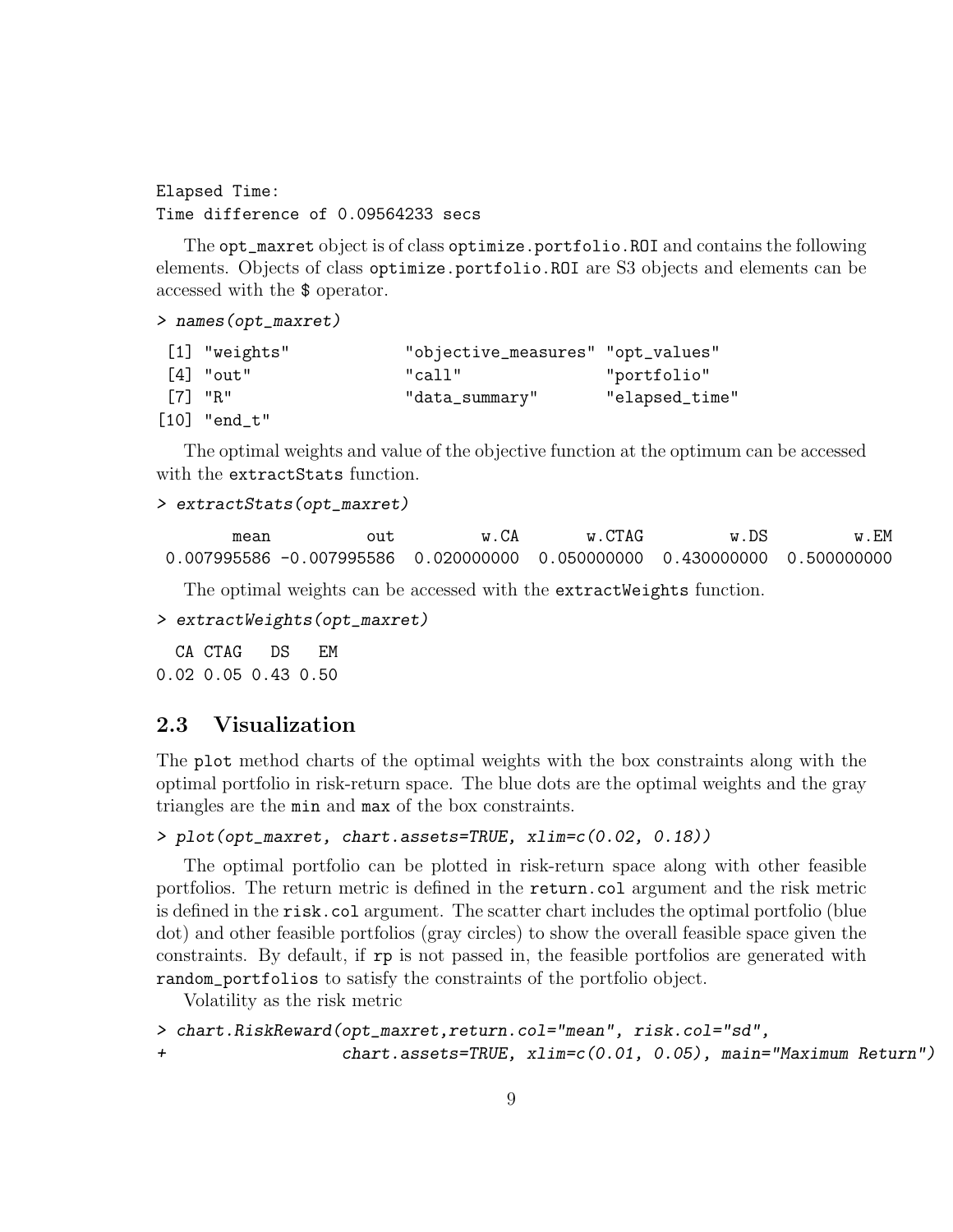#### 2.4 Backtesting

An out of sample backtest is run with optimize.portfolio.rebalancing. In this example, an initial training period of 36 months is used and the portfolio is rebalanced quarterly.

```
> bt_maxret <- optimize.portfolio.rebalancing(R=returns, portfolio=portf_maxret,
+ optimize_method="ROI",
+ rebalance_on="quarters",
+ training_period=36)
```
The bt\_maxret object is a list containing the optimal weights and objective measure at each rebalance period.

## 3 Minimizing Portfolio Variance

The objective to minimize portfolio variance is a quadratic problem of the form:

```
minimize w' \Sigma w
```
Where  $\Sigma$  is the estimated covariance matrix of asset returns and  $w$  is the set of weights. Because this is a quadratic problem, it is well suited to be solved using a quadratic programming solver. For these types of problems, PortfolioAnalytics uses the ROI package with the quadprog plugin.

### 3.1 Global Minimum Variance Portfolio

#### 3.1.1 Portfolio Object

```
> # Create portfolio object
> portf_minvar <- portfolio.spec(assets=funds)
> # Add full investment constraint to the portfolio object
> portf_minvar <- add.constraint(portfolio=portf_minvar, type="full_investment")
> # Add objective to minimize variance
> portf_minvar <- add.objective(portfolio=portf_minvar, type="risk", name="var")
```
The only constraint specified is the full investment constraint, therefore the optimization problem is solving for the global minimum variance portfolio.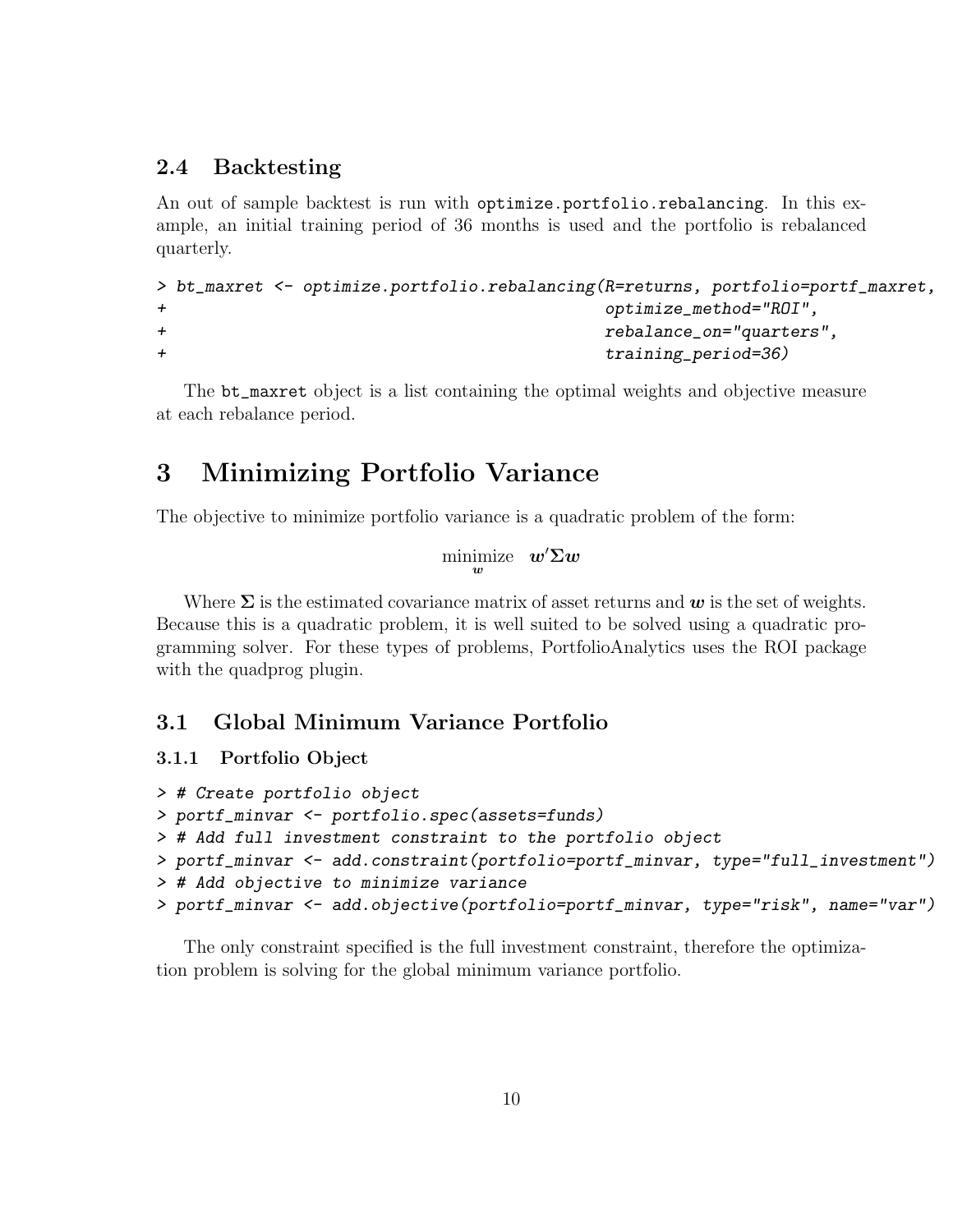#### 3.1.2 Optimization

```
> # Run the optimization
> opt_gmv <- optimize.portfolio(R=returns, portfolio=portf_minvar,
+ optimize_method="ROI", trace=TRUE)
> print(opt_gmv)
***********************************
PortfolioAnalytics Optimization
***********************************
Call:
optimize.portfolio(R = returns, portfolio = portf_minvar, optimize_method = "ROI",
   trace = TRUE)
Optimal Weights:
    CA CTAG DS EM
 0.1691 0.3008 0.7612 -0.2310
Objective Measure:
StdDev
0.01258
3.1.3 Backtesting
> bt_gmv <- optimize.portfolio.rebalancing(R=returns, portfolio=portf_minvar,
```

```
+ optimize_method="ROI",
+ rebalance_on="quarters",
+ training_period=36)
```
### 3.2 Constrained Minimum Variance Portfolio

#### 3.2.1 Portfolio Object

Constraints can be added to the portf\_minvar portfolio object previously created.

```
> # Add long only constraints
> portf_minvar <- add.constraint(portfolio=portf_minvar, type="box",
+ min=0, max=1)
> # Add group constraints
> portf_minvar <- add.constraint(portfolio=portf_minvar,
+ type="group",
```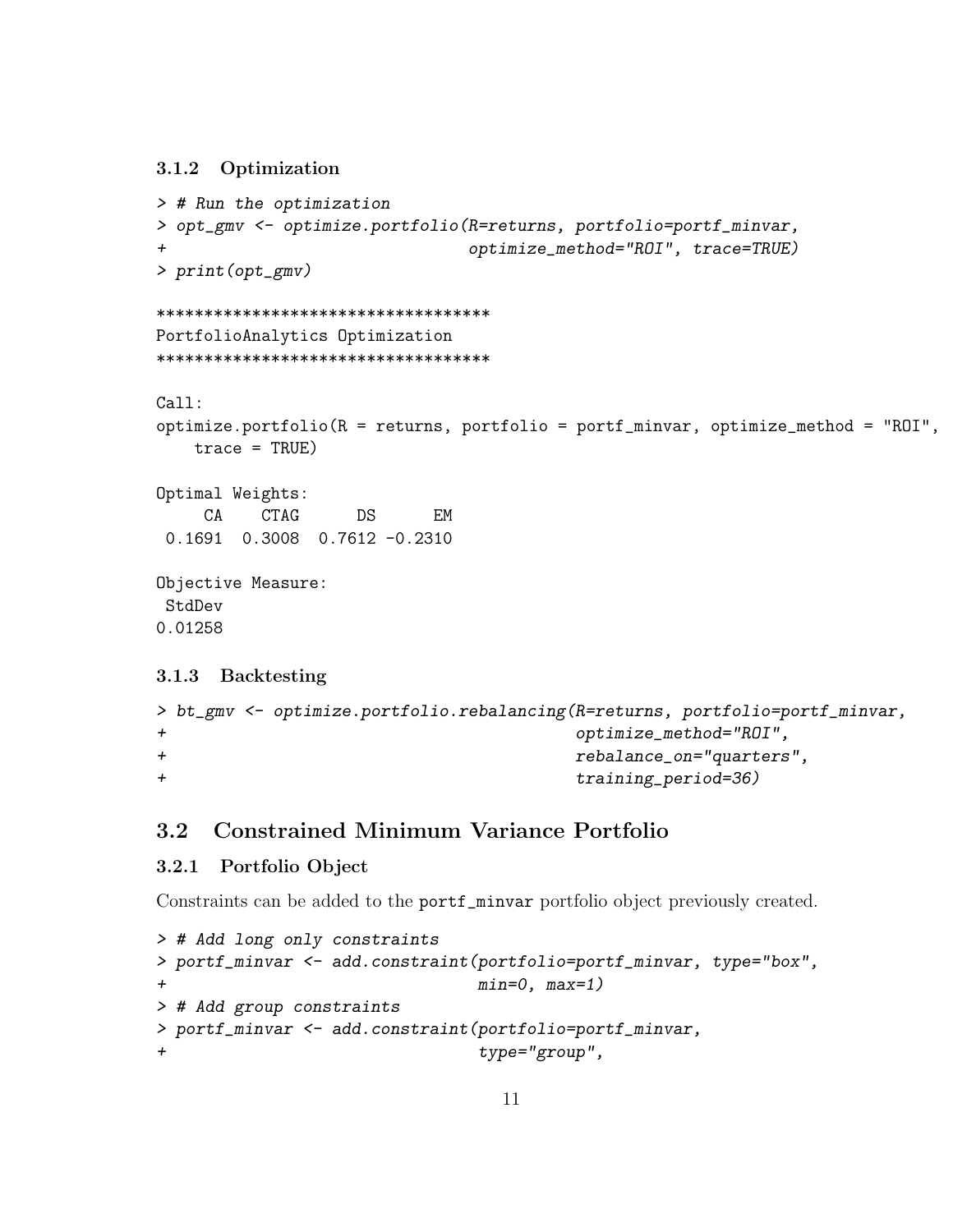```
+ groups=list(groupA=1,
+ group B=c(2, 3),
+ groupC=4),
+ group_min=c(0, 0.25, 0.10),
+ group_max=c(0.45, 0.6, 0.5))
```
#### 3.2.2 Optimization

```
> # Run the optimization
> opt_minvar <- optimize.portfolio(R=returns, portfolio=portf_minvar,
                             + optimize_method="ROI", trace=TRUE)
> print(opt_minvar)
***********************************
PortfolioAnalytics Optimization
***********************************
Call:
optimize.portfolio(R = returns, portfolio = portf_minvar, optimize_method = "ROI",
   trace = TRUE)
Optimal Weights:
  CA CTAG DS EM
0.300 0.356 0.244 0.100
Objective Measure:
StdDev
0.01512
3.2.3 Backtesting
> bt_minvar <- optimize.portfolio.rebalancing(R=returns, portfolio=portf_minvar,
+ optimize_method="ROI",
+ rebalance_on="quarters",
+ training_period=36)
```
# 4 Maximizing Quadratic Utility

The objective to maximize quadratic utility is a quadratic problem of the form:

$$
\begin{array}{ll}\text{maximize} & \boldsymbol{w}'\boldsymbol{\mu}-\frac{\lambda}{2}\boldsymbol{w}'\boldsymbol{\Sigma}\boldsymbol{w} \\ \end{array}
$$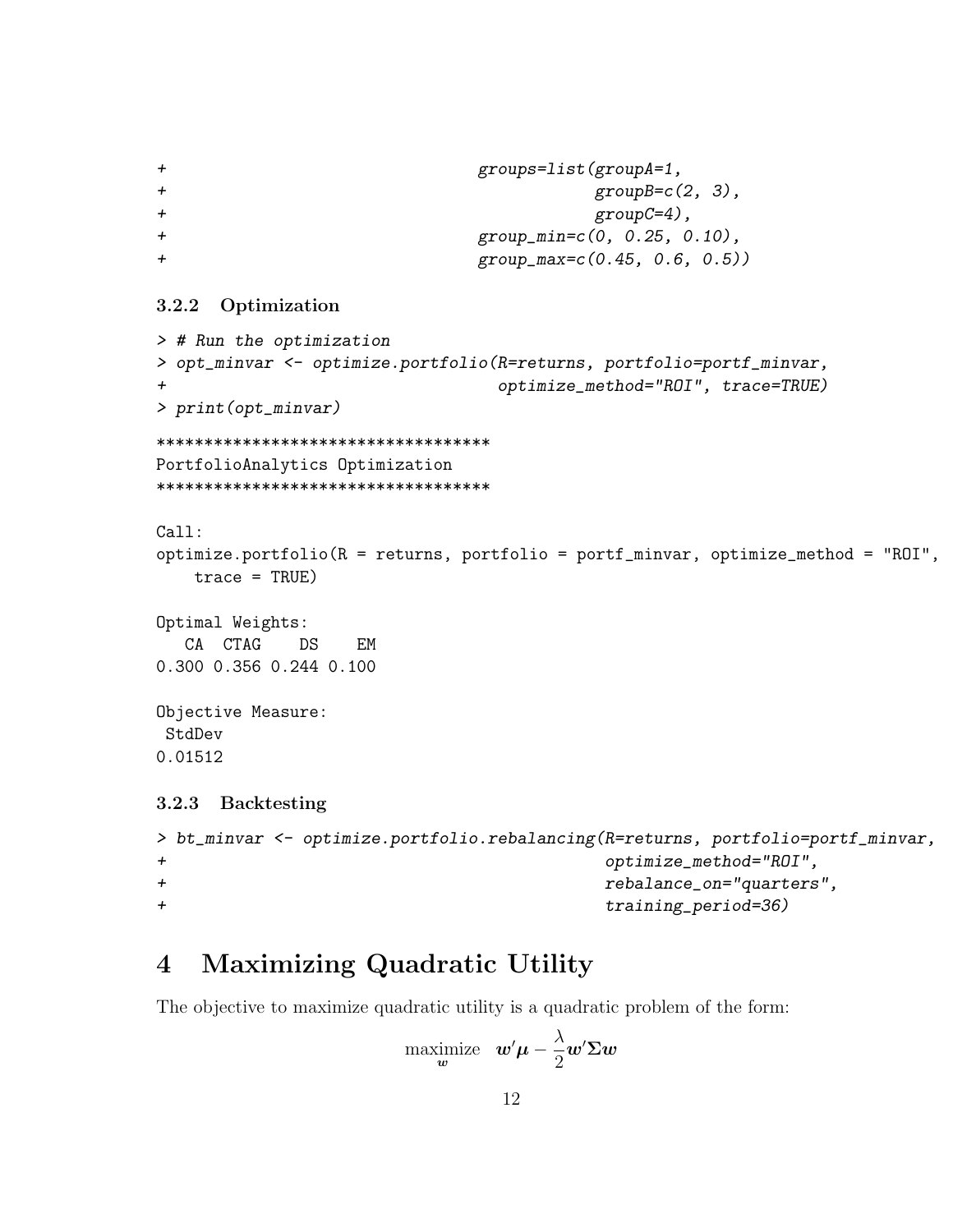Where  $\mu$  is the estimated mean asset returns,  $\lambda$  is the risk aversion parameter,  $\Sigma$  is the estimated covariance matrix of asset returns and  $w$  is the set of weights. Quadratic utility maximizes return while penalizing variance. The  $\lambda$  risk aversion parameter controls how much portfolio variance is penalized. Because this is a quadratic problem, it is well suited to be solved using a quadratic programming solver. For these types of problems, PortfolioAnalytics uses the ROI package with the quadprog plugin.

### 4.1 Portfolio Object

The portfolio object is specified, and constraints and objectives are created separately. The constraints and objectives are created separately as an alternative example and could also have been added directly to the portfolio object as in the previous sections.

```
> # Create initial portfolio object
> init_portf <- portfolio.spec(assets=funds)
> # Create full investment constraint
> fi_constr <- weight_sum_constraint(type="full_investment")
> # Create long only constraint
> lo_constr <- box_constraint(type="long_only", assets=init_portf$assets)
> # Combine the constraints in a list
> qu_constr <- list(fi_constr, lo_constr)
> # Create return objective
> ret_obj <- return_objective(name="mean")
> # Create variance objective specifying a risk_aversion parameter which controls
> # how much the variance is penalized
> var_obj <- portfolio_risk_objective(name="var", risk_aversion=0.25)
> # Combine the objectives into a list
> qu_obj <- list(ret_obj, var_obj)
```
### 4.2 Optimization

Note how the constraints and objectives are passed to optimize.portfolio.

```
> # Run the optimization
> opt_qu <- optimize.portfolio(R=returns, portfolio=init_portf,
+ constraints=qu_constr,
+ objectives=qu_obj,
+ optimize_method="ROI",
+ trace=TRUE)
```